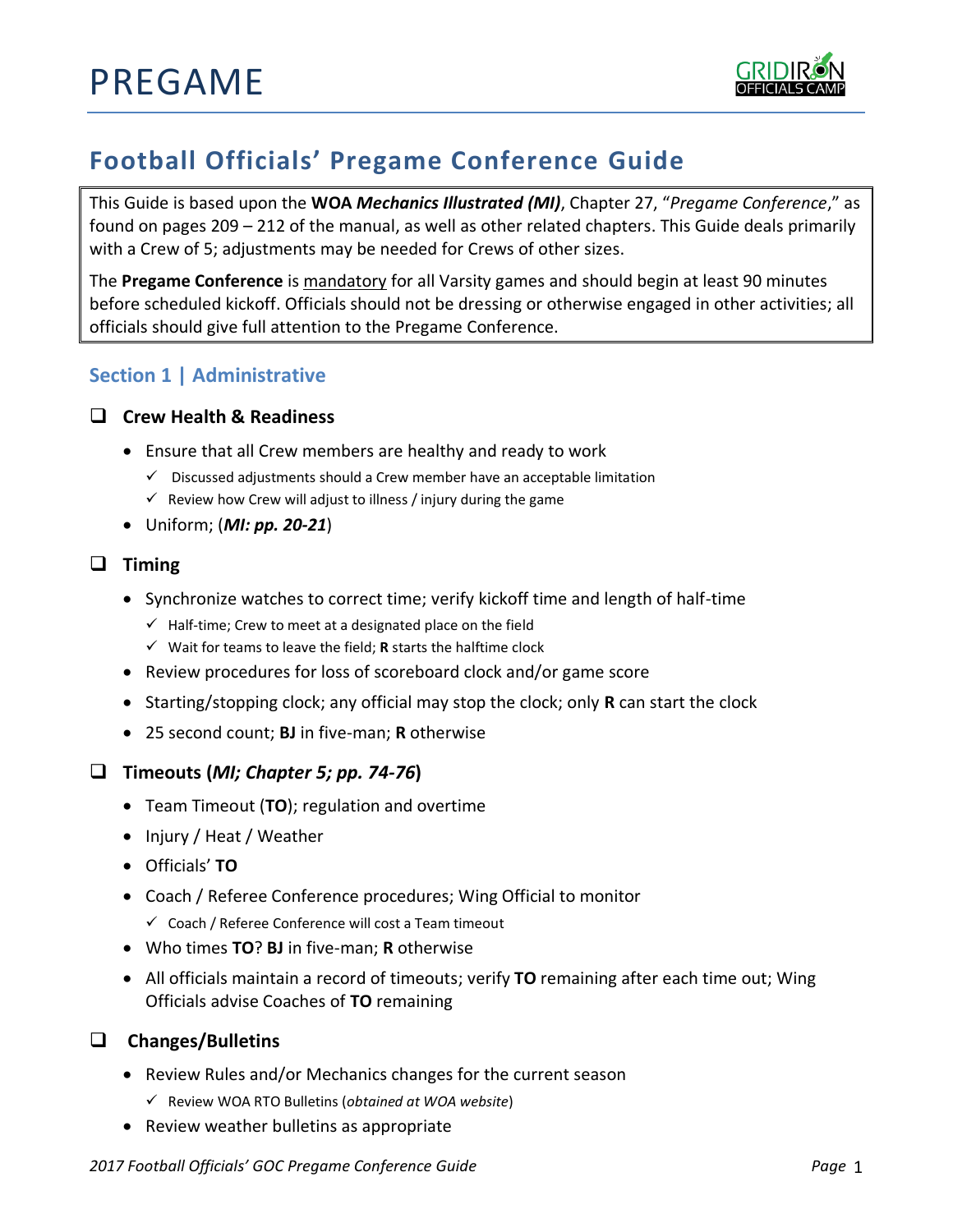# PREGAME



#### **Bench Management**

- Review expectations and bench management process
	- $\checkmark$  Consistent on both sidelines; Coaches on / off the field
	- ✓ Review differences between "Sideline Interference" and "Unsportsmanlike Conduct"
	- ✓ Wing Official to identify and use a "Get-Back Coach"
- Potential penalty enforcements
- Game expectations
	- $\checkmark$  Review any pertinent history relevant to players' and/or coaches' attitudes and behaviors

## **Special Coverage**

- "Hurry-up Offense" / "No Huddle Offense"
- On-Side Kicks
- *"Use of the Bean Bag;"* (*MI; pp. 22-23*)
- Mercy Rule (*MI; p. 8*)
- Skirmishes, fights, etc.
- Weather threats or interruptions; e.g., lightning

# **Making the Call**

- *The Halo Principle;* (*MI; pp. 44-45*)
- Review "dead-ball officiating" practices; (*MI; p. 14-15*)
- Review pre-snap signals; e.g., on/off the line, double stakes, etc.
- Counting players; Offense? Defense? Signals?
- Remember good eye-contact
- **Calling / Reporting / Recording Fouls** *(MI; pp. 24-37)*
	- See *Philosophies & Guidelines*; (*MI; pp. 10-14*)
	- Player safety is primary
	- Fair play; did the player's action(s) impact the play?
	- If you have cautioned a player, let his Coach know
	- Proper penalty report:
		- $\checkmark$  Status of the ball; e.g., live/dead, loose/during the run, etc.
		- ✓ Offending player; e.g., "Number 67"
		- ✓ Offending team; e.g., offense/defense or color?
		- $\checkmark$  Foul & result of the play
	- Wing Officials reminded to notify their Coach regarding nature of the infraction, number of the penalized player, and any special enforcement; e.g., loss of down, untimed down, etc.
	- Calling Official records all major fouls (*10+ yards*) he/she calls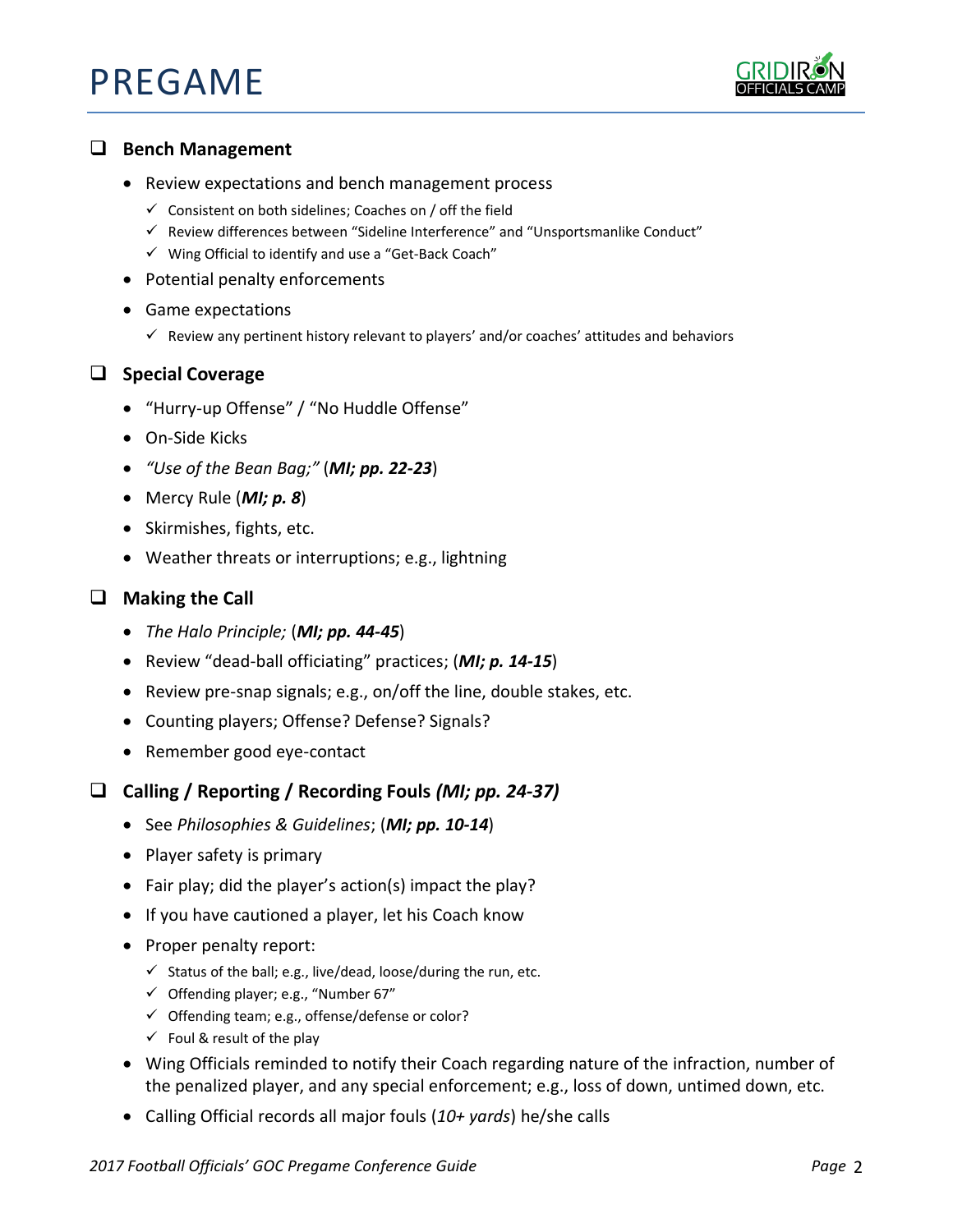# PREGAME



# **Section 2 | Pregame Duties**

# **Coaches' Meeting**

- Crew takes the field together 20 30 minutes prior to kickoff
- Meet with Home Team Coach first
- Crew Introductions
	- $\checkmark$  Provide Coaches with a printed list of Officials
- Questions for the Coaches
	- 1. "Do you have any questions regarding the Rules changes for this season?"
	- 2. "Do you have a Healthcare Professional on site?"
	- 3. "Are all your players properly equipped?"
	- 4. "Do any of your players have a cast or splint?" (*For inspection by U*)
	- 5. "Do you have any planned trick plays or unusual formations?"
	- 6. "Do you understand the restrictions we will enforce on bench/sideline behavior?"
	- 7. "Do you have any special concerns about this game?"
	- 8. "What are the numbers/names of your Captains?"
	- 9. "Are your QB's and/or Kickers right/left handed/ footed?"
	- 10. "Who will call timeouts from your sideline?"
	- 11. "Who are your ball persons?"
- Review the timing and process for the coin toss and kickoff
- Confirm the length of half-time
- Review requirements for having the Team on the field
	- $\checkmark$  At least 3 minutes prior to kickoff
	- $\checkmark$  For the full 3-minute warm-up period following half-time

#### **Crew Duties**

- **R**: Inspect the field (*inside the sidelines*), pylons, goalposts and goalpost padding; approve the game balls
- **U**: Spot-check players for uniform violations and proper equipment
- **HL**: Inspect the down box and chains; ensure proper length and tape at midway point; meet with and instruct the Chain Crew
- **LJ**: Inspect the field (*outside the sidelines*), pylons, goalposts and goalpost padding; meet with the ball persons (*Crew of 4*)
- **BJ**: Meet with the ball persons (*Crew of 5*); ensure coverage behind the goalposts following a field goal attempt or an extra point try
- After completion of these inspections and meetings, Crew should casually observe both teams, note wind and weather conditions, kickers' abilities, etc.; then exchange any pertinent information with other members of the crew.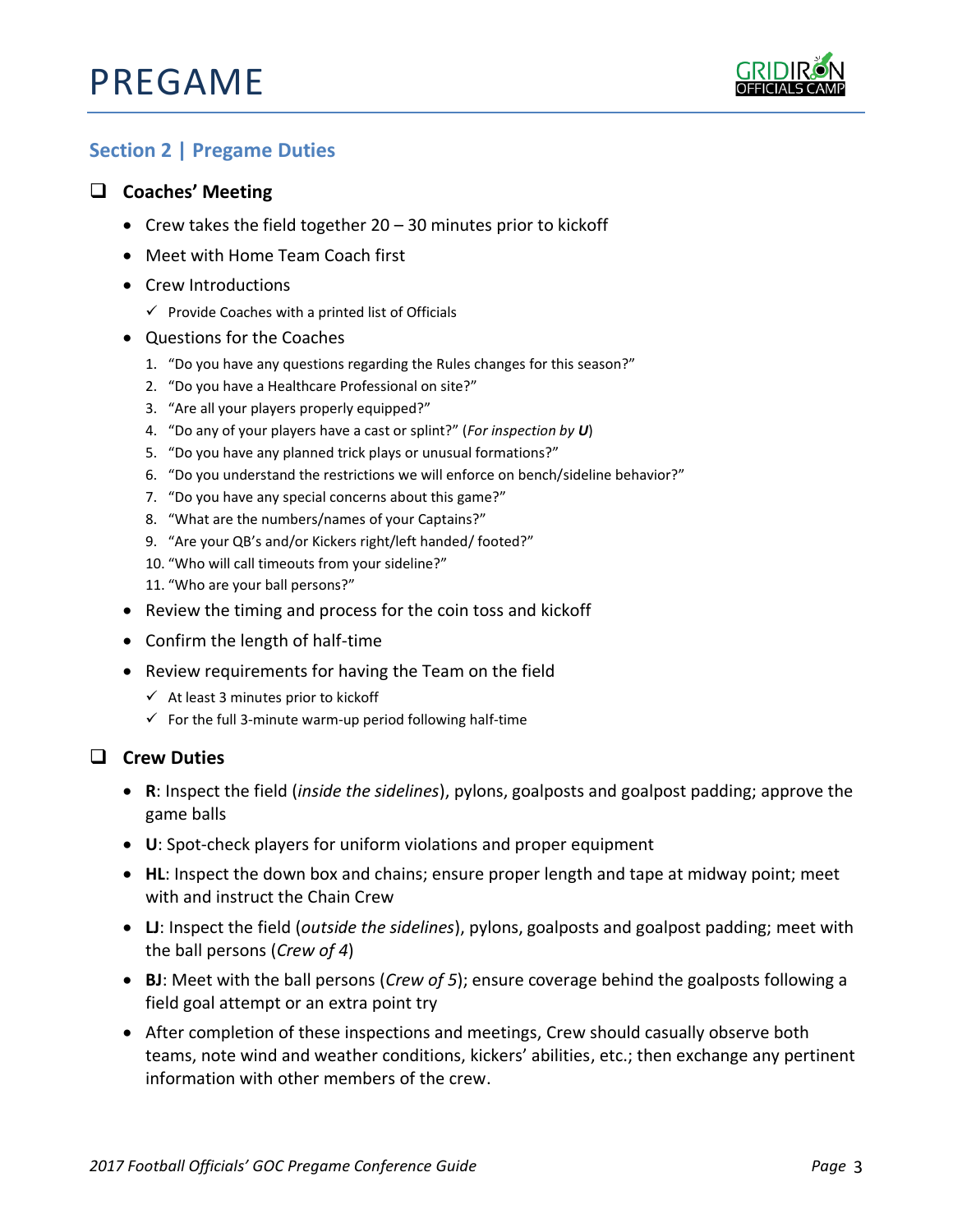

# **Session 3 | Coin Toss (***MI; Chapter 4; pp. 71-73***)**

#### **Logistics**

- Occurs 3 minutes prior to kickoff; (*Note: MI; p.9*) | (*Start process at 5 minutes prior*)
- **U** & **BJ** (*with Visitors' game ball, if used*) go to sideline with line-to-gain equipment; and
- **R** & **LJ** (*with Home game ball, if used*) go to other sideline; meet Captains and escort to center of the field; speaking Captains positioned closest to **R**
- **R** & **U** face each other; **LJ** & **BJ** stop and remain at the hash marks; **HL** remains on sideline
- All other players and coaches remain off the field of play

#### **Coin Toss Mechanics**

- **R** displays both sides of the coin to all Captains
- Visitors' spokesman chooses "Heads" or "Tails" before coin is flipped; **U** repeats the Captain's choice for all to hear
- **R** explains whether coin will be caught or allowed to hit the ground; coin is then flipped
- **R** declares the winner and offers that team the choice of;
	- ✓ Defer
	- ✓ Receive
	- $\checkmark$  Defend a goal
	- ✓ Kick
- Loser of the coin toss is offered their choice of the remaining options
- Position Captains with their backs to the goal they will defend; give appropriate signals
- Kicking ball given to **BJ**; other ball returned to its sideline
- As Captains leave the field, all Officials gather to record the results of coin toss; and then moved to their respective kickoff positions

#### **Second Half Kickoff Options**

- It is no longer necessary to meet with the Captains at midfield to determine second-half options; choices may be determined with a sideline conversation with the coaches
- A midfield meeting with the Captains may be held, if needed

#### **Overtime**

- The same logistics and mechanics are used for the Overtime Coin Toss except, the options are limited to:
	- ✓ Offense
	- ✓ Defense
	- $\checkmark$  Defend a goal
- Follow WOA procedures; (*MI; p.8*)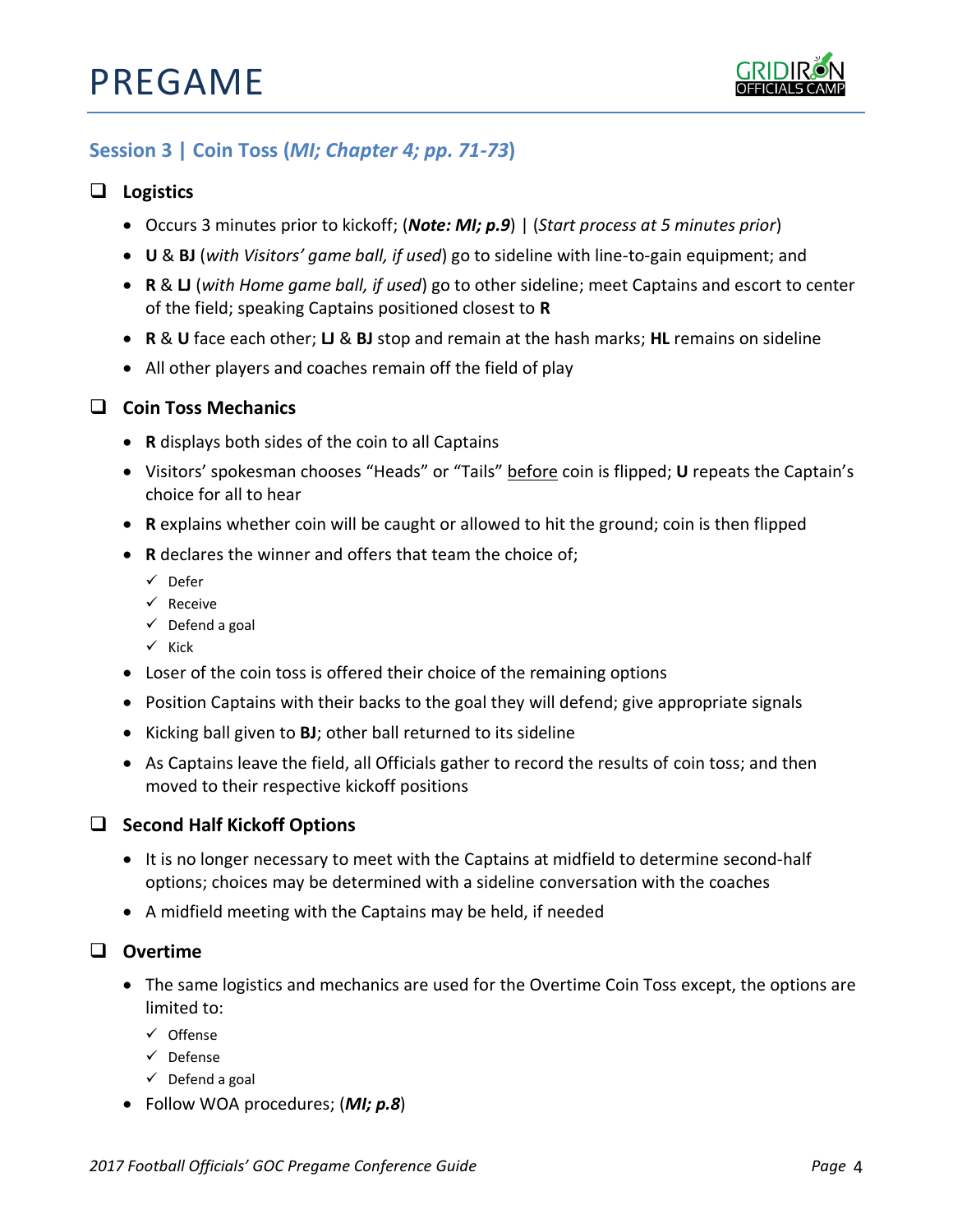

# **Section 4 | Kick Off / Free Kicks**

# **Logistics**

- All officials assume designated positions for a Free-Kick and count players
	- ✓ **BJ** hands ball to the Kicker; instructs Kicker to signal when ready and wait for R's whistle
- Positions adjusted if an "on-side kick" is expected
- Officials raise hand in the air to signal "ready"
- When Kicker is ready, **R** sounds whistle to mark the ball ready for the kick

# **Free-Kick Out Of Bounds (***untouched by R***)**

- Covering Official marks spot with penalty flag
- Nearest Official to R's Coach gets choice of options for penalty enforcement  $\checkmark$  NOTE: If R elects to keep the ball, it must be spotted at the inbounds hash mark

# **Fair Catch / First Touching**

• Review pertinent rules and mechanics

# **Section 5 | Dead Ball Intervals**

# $\Box$  Strong Dead Ball Officiating

- Player(s) action after the down ends?
- Crisp ball handling; short, underhand passes; triangle when appropriate
- Clock status and correct "Next Down?"
- Note substitutions; count players
	- ✓ Offense: **R** & **U**
	- ✓ Defense: **BJ** + **HL** / **LJ**

## **First Downs**

- Line-to-gain reached? Close? When in doubt, "Take a look!"
- **LJ** primary to stop clock

## **Measurements (***MI; Chapter 6; pp. 77-82***)**

- **BJ** / **LJ** gets new ball from Offense sideline; transfers to **LJ** prior to measurement
- **BJ** secure ball at dead-ball spot; measure before moving ball
- **HL** (*holding 5–yard intersection clip*) brings chains to measure at **LJ's** 5–yard intersection spot; **BJ** holds ball
- **U** stretches chain for measurement; **R** decides
- **HL** resets chains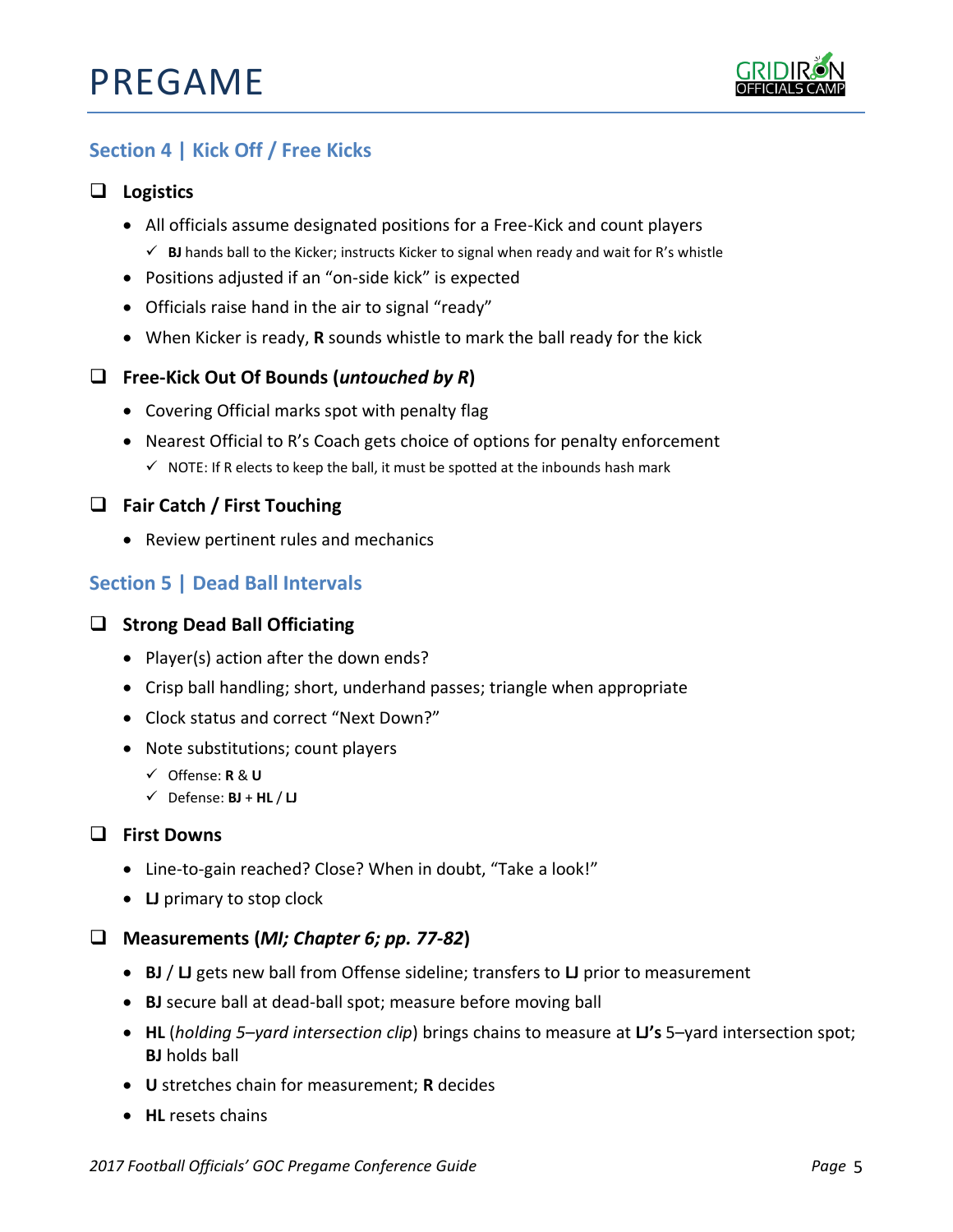

# **Between Periods / Halftime**

- Between Periods; (*MI; pp. 39-40*)
	- ✓ If there is no penalty or request for a Coach/Referee Conference, **R** will signal the end of the period
	- ✓ All Officials come together and record team possession, line of scrimmage, down, line-to-gain (*distance*), clip location and ball location relative to hash marks
	- ✓ **U** (*with ball*) and **R** will move to new spot and hold ball until chains are set
	- ✓ **HL** coordinates movement of chains; after chains are set and **HL** & **U** confirm new spot, ball is spotted
	- ✓ **LJ** & **BJ** monitor team huddles; at 45 seconds, Teams are notified to return to the field
- Halftime
	- ✓ If there is no penalty or request for a Coach/Referee Conference, **R** will signal the end of the half
	- ✓ All Officials come together and wait for Teams to leave the field; when clear, **R** will start the halftime clock

# **Section 6 | Scrimmage Plays**

## **General**

- Pre & Post Snap; (*MI; Chapter 3; pp. 69-70*)
- Positioning; (*MI; Chapter 7; pp. 83-89*)
- Keys; (*MI; Chapter 2; pp. 51-68*)
- Motion
- Coverage; (*MI; Chapter 8; pp. 90-129*)

#### **Running Plays**

- Coverage
- Out-of-Bounds
- Blocks

#### **Passing Plays**

- Coverage
- Pass Eligibility
- Backward Passes
- Illegal Passes
- Passes Inside & Underneath
- Pass Interference

#### **Goal Line / End Line Plays**

• *MI; pp.116-121*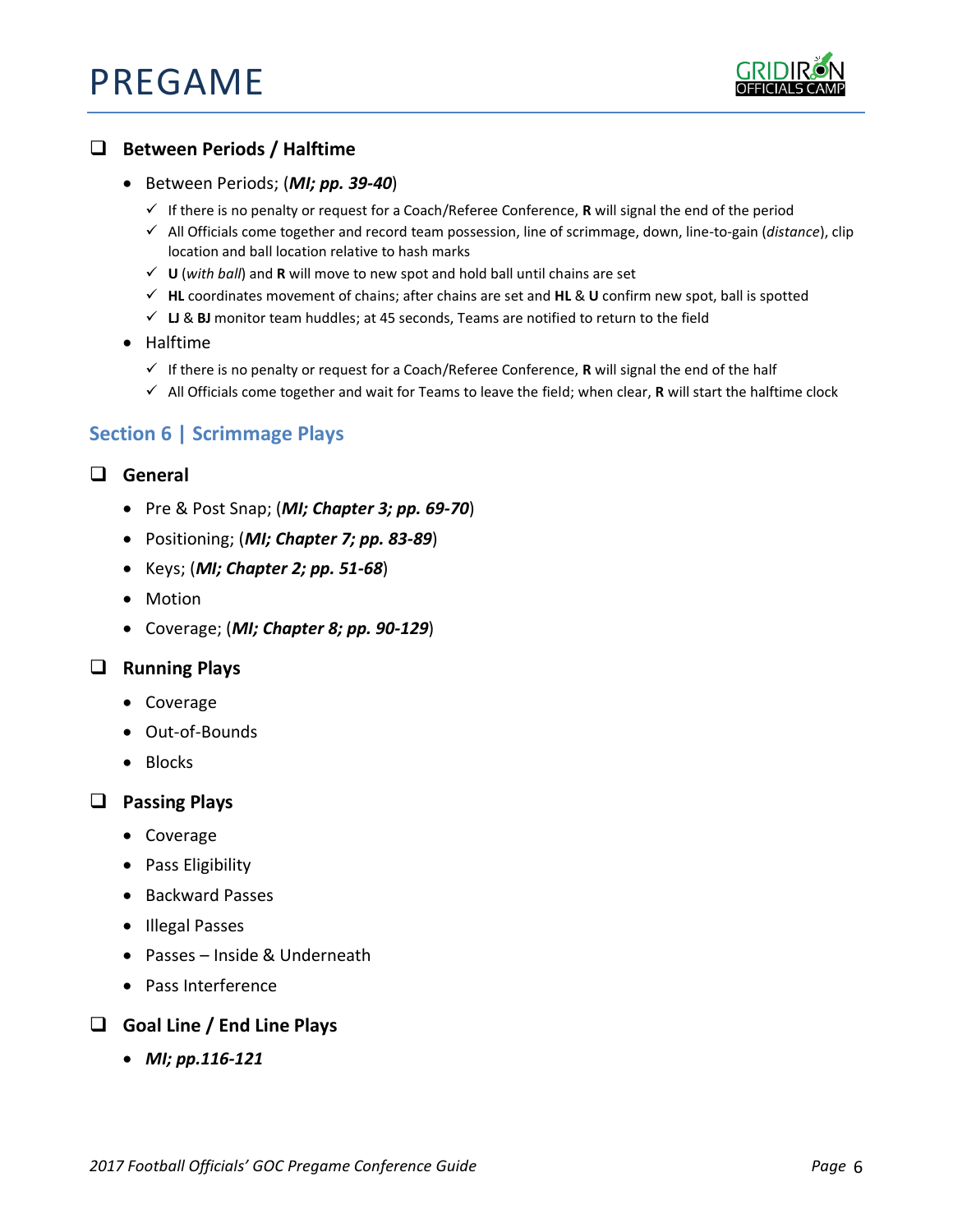# PREGAME



# **Fumbles**

- *MI; pp. 46-47*
- See the Ball!!
- **Force / Momentum**

# **Section 7 | Scrimmage Kicks**

# **Punts**

- Coverage
- Out-of-Bounds
- First Touching
- Fair Catch
- End Zone
- PSK Fouls

# **Scoring Kicks**

- Coverage
- Goal Line
- End Line
- Live Ball / Dead Ball

# **Section 8 | Disqualification Mechanics (***Ejection***)**

- **Crew Conference**
	- Ensure you have all the facts, perspectives and correct player(s)

# **Coach Conference**

• **R** and Ejecting Official (or **R** and Wing Official, if **R** ejects) escort player(s) to sideline

# **Section 9 | Final Thoughts**

- **Work / Communicate as a Team**
	- Report only what you know / saw
	- If you cannot contribute to the Crew discussion, step away and keep players away from the conference